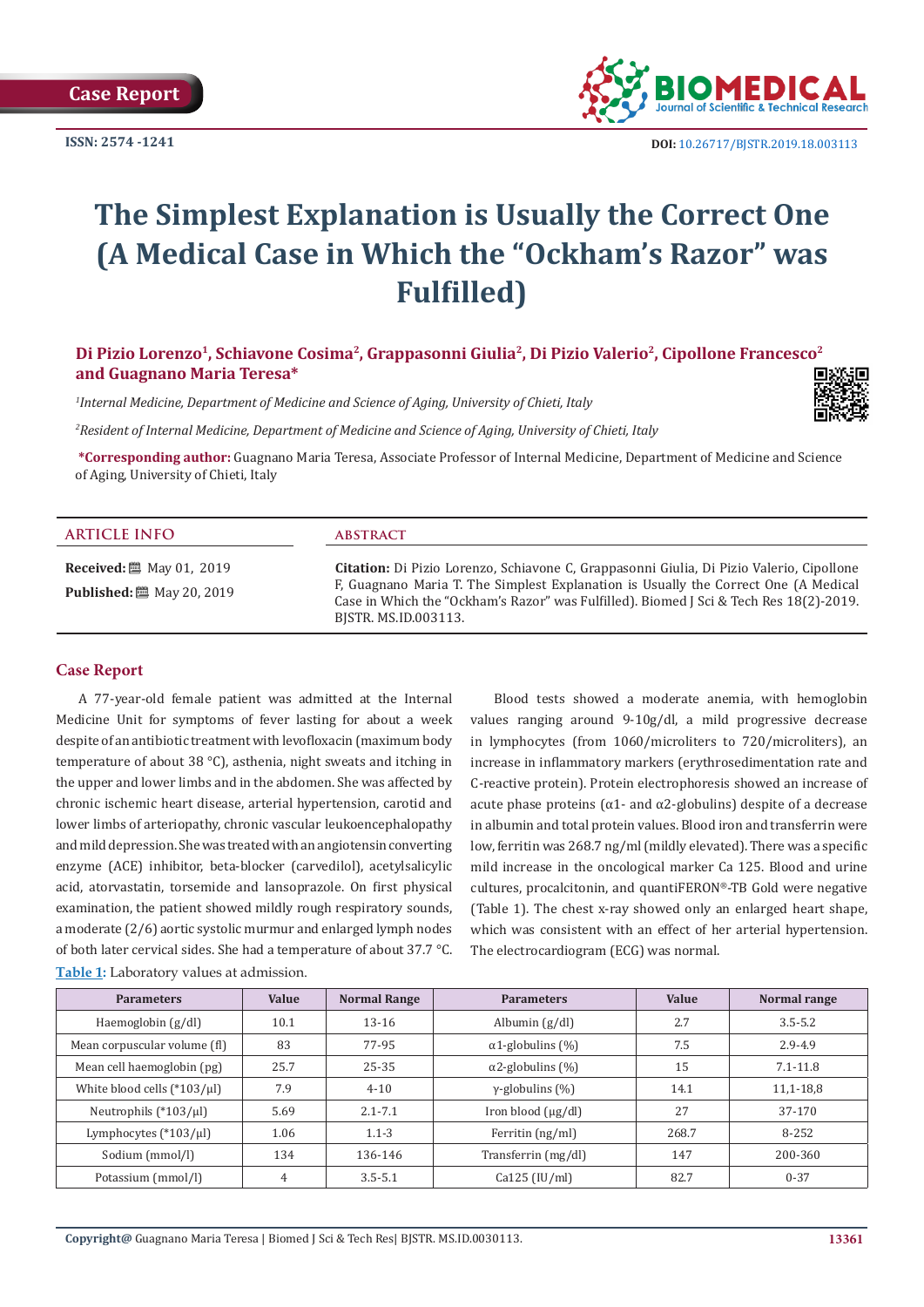| Calcium (mmol/l)              | 2.3 | $2.1 - 2.55$  | Erythrosedimentation rate (mm/h) | 19   | $2 - 15$  |
|-------------------------------|-----|---------------|----------------------------------|------|-----------|
| Creatinine (mg/dl)            | 0.7 | $0.52 - 1.04$ | C-reactive protein (mg/dl)       | 5.59 | $0 - 0.5$ |
| Aspartate transaminase (IU/I) | 19  | 14-36         | Procalcitonin (IU/ml)            | 0.19 | $0 - 0.5$ |
| Alanine transaminase (IU/l)   | 22  | $9 - 52$      | Blood cultures                   | Neg. | Neg.      |
| Total bilirubin (mg/dl)       | 0,6 | $0.2 - 1.3$   | Urine cultures                   | Neg. | Neg.      |
| Total proteins $(g/dl)$       | 5.2 | $6.3 - 8.2$   | QuantiFERON®-TB Gold             | Neg. | Neg.      |

In suspicion of a lymphoproliferative disease, the patient performed an abdominal ultrasound, which showed an increased size of spleen (area of about  $64$  square centimeters,  $cm<sup>2</sup>$ ), with markedly and widely inhomogeneous parenchymal and hilar echotexture, due to the presence of multiple irregular areas with poorly defined, hypoechoic margins. At the color doppler exam, these resulted mildly vascularized. Some lymph nodes of periaortic, pericaval and peripancreatic regions were increased in size (the largest had maximum dimensions of 2 cm and was localized in the pericaval site), had oval morphology, and visible echogenic hilum. Other lymph nodes of increased size were localized in the pelvic region. Because of such spread of the disease in the abdomen, in line with clinical features, we strongly suspected a Non-Hodgkin's lymphoma (Figure 1).



**Figure 1:** Upper abdominal ultrasound(B-mode).

- a. Inhomogeneous spleen parenchyma with hypoechoic heterogeneous focal lesions
- b. vascularisation and increased diameter of the spleen;
- c. Increased area of the spleen;
- d. Pericaval enlarged lymph node, with inhomogeneous echotexture and unrecognizable hilum.

The patient performed a contrast-enhanced thoracic and abdominal computed tomography (CT), which showed enlarged lymph nodes (short axis of maximum 12 mm) at the left base of the neck, in both supraclavicular and retropectural regions, in celiac, paraortic, retrocaval and interaorto-caval areas. Enlarged lymph-nodes were also localized in the paratracheal site, in aortopulmonary window, in subcarinal and hilar area, bilaterally along the external iliac and common femoral vessels. In the left groin, some of them infiltrated ipsilateral internal obturator and adductor muscles, which appeared thickened and in homogeneously contrast enhanced. The spleen had a bipolar diameter of about

13 centimeters (cm), an inhomogeneous parenchymal structure due to the presence of newly formed solid tissue extending to the hilum close to the tail of the pancreas. Some enlarged lymph nodes were along the splenic vessels, which appeared narrowed and poorly contrast enhanced as per compression/infiltration. The liver appeared slightly enlarged but free from focal lesions of pathological significance and the bile ducts were not dilated. Mild effusion layers were in both pleural spaces, in the perihepatic space and in Douglas' pouch. An osteoaddensing alteration of about 1 cm was in the soma of the first thoracic vertebra (D1) (Figure 2).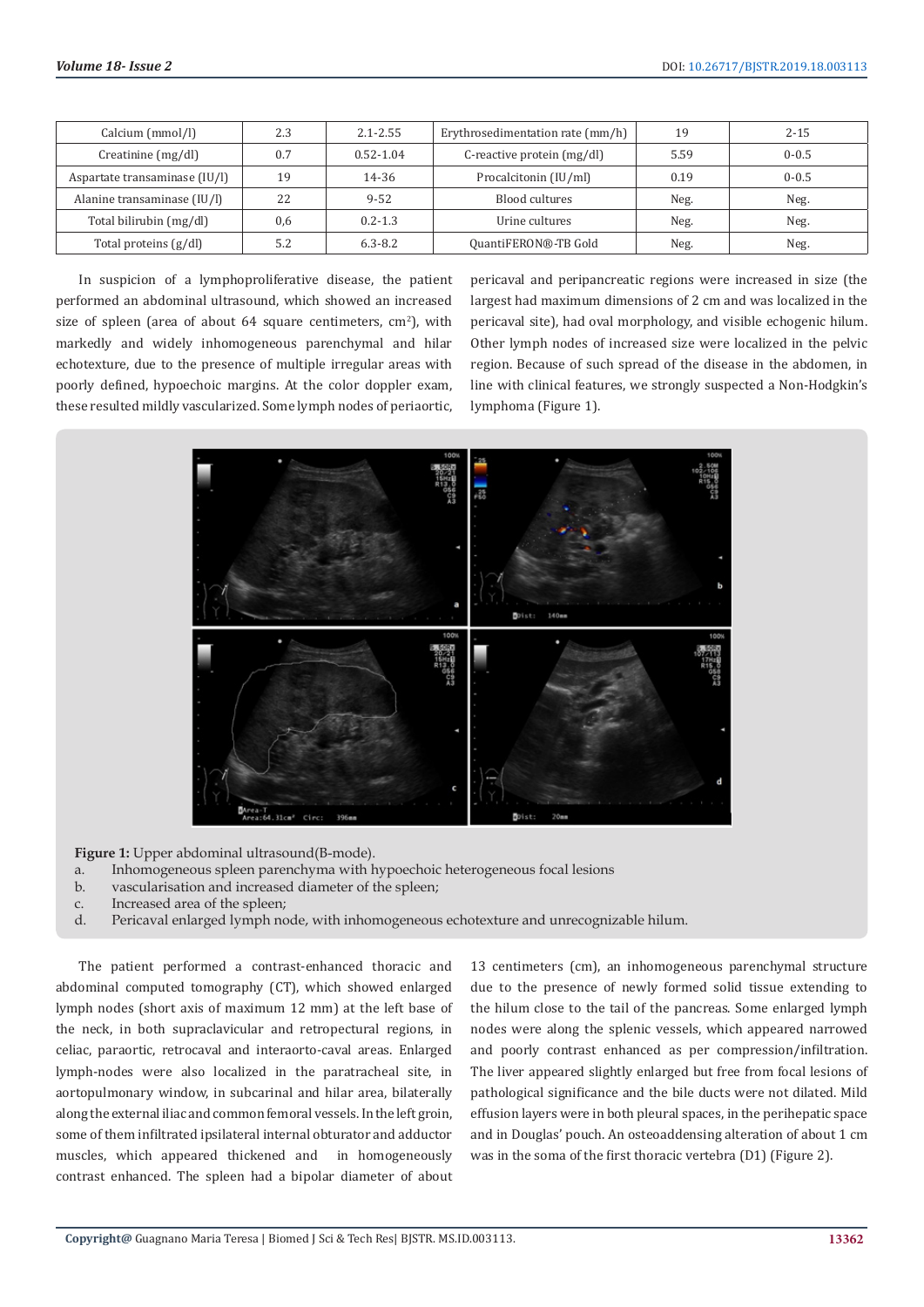

#### **Figure 2:**

a. Contrast-enhanced abdominal CT (arterial phase), showing inhomogeneous spleen parenchyma and narrowing of splenic vessels (black arrowhead);

b. Contrast-enhanced neck CT, showing enlarged later cervical lymph nodes (white arrowhead);

c. Contrast-enhanced CT of the pelvis: thickening of the left obturator muscle (white arrow) and mild effusion in the Douglas pouch (white arrowhead);

d. Contrast-enhanced CT: osteoaddensing lesion in the soma of the first thoracic vertebra D1 (white arrowhead).

The patient then performed a biopsy of left later cervical lymph nodes. The histological examination was consistent with a mixed cellularity subtype of classical Hodgkin lymphoma. The immunophenotyping was positive for CD30, CD15, PAX5, Fascine and negative for CD20 and CD3. In association with CT aspects, these clinical features were consistent with a stage IV disease, according to

the 2014 Lugano classification (Cotswold's modifications applied to Ann Arbor classification) (Table 2). During the hospital stay, the patient was treated with supportive and antibiotic therapy (since the initial suspicion of infectious disease). She was then referred to a Hematologic Center to start a specific diagnostic and therapeutic iter.

**Table 2:** Lugano classification for staging of lymphomas (derived from Ann Arbor staging with Cotswolds modifications).

| <b>Revised Staging System for Primary Nodal Lymphomas</b> |                                                                                            |                                                                                  |  |  |  |
|-----------------------------------------------------------|--------------------------------------------------------------------------------------------|----------------------------------------------------------------------------------|--|--|--|
| <b>Stage</b>                                              | Involvement                                                                                | <b>Extranodal (E) Status</b>                                                     |  |  |  |
| Limited                                                   |                                                                                            |                                                                                  |  |  |  |
|                                                           | One node or a group of adjacent nodes                                                      | Single extra nodal lesions without nodal involvement                             |  |  |  |
| $_{\rm II}$                                               | Two or more nodal groups on the same side of the diaphragm                                 | Stage I or II by nodal extent with limited contiguous<br>extra nodal involvement |  |  |  |
| II bulky <sup>a,b</sup>                                   | II as above with "bulky" disease                                                           | Not applicable                                                                   |  |  |  |
| Advanced                                                  |                                                                                            |                                                                                  |  |  |  |
| III                                                       | Nodes on both sides of the diaphragm; nodes above the<br>diaphragm with spleen involvement | Not applicable                                                                   |  |  |  |
| IV                                                        | Additional noncontiguous extralymphatic involvement                                        | Not applicable                                                                   |  |  |  |

Note: Extent of disease is determined by positron emission tomography–computed tomography for avid lymphomas and computed tomography for nonavid histologies. Tonsils, Waldeyer's ring, and spleen are considered nodal tissue.

#### **Discussion**

Hodgkin lymphoma (HL) is a lymphoproliferative disease characterized by the presence of neoplastic cells (Reed-Sternberg cells) in a variable inflammatory milieu consisting of cells (eosinophils,

neutrophils, macrophages, lymphocytes, plasma cells, fibroblasts) and different degrees of fibrosis. It arises from germinal center or post-germinal center B cells. Based on the histopathologic and immunophenotypic appearances, it can be divided in two major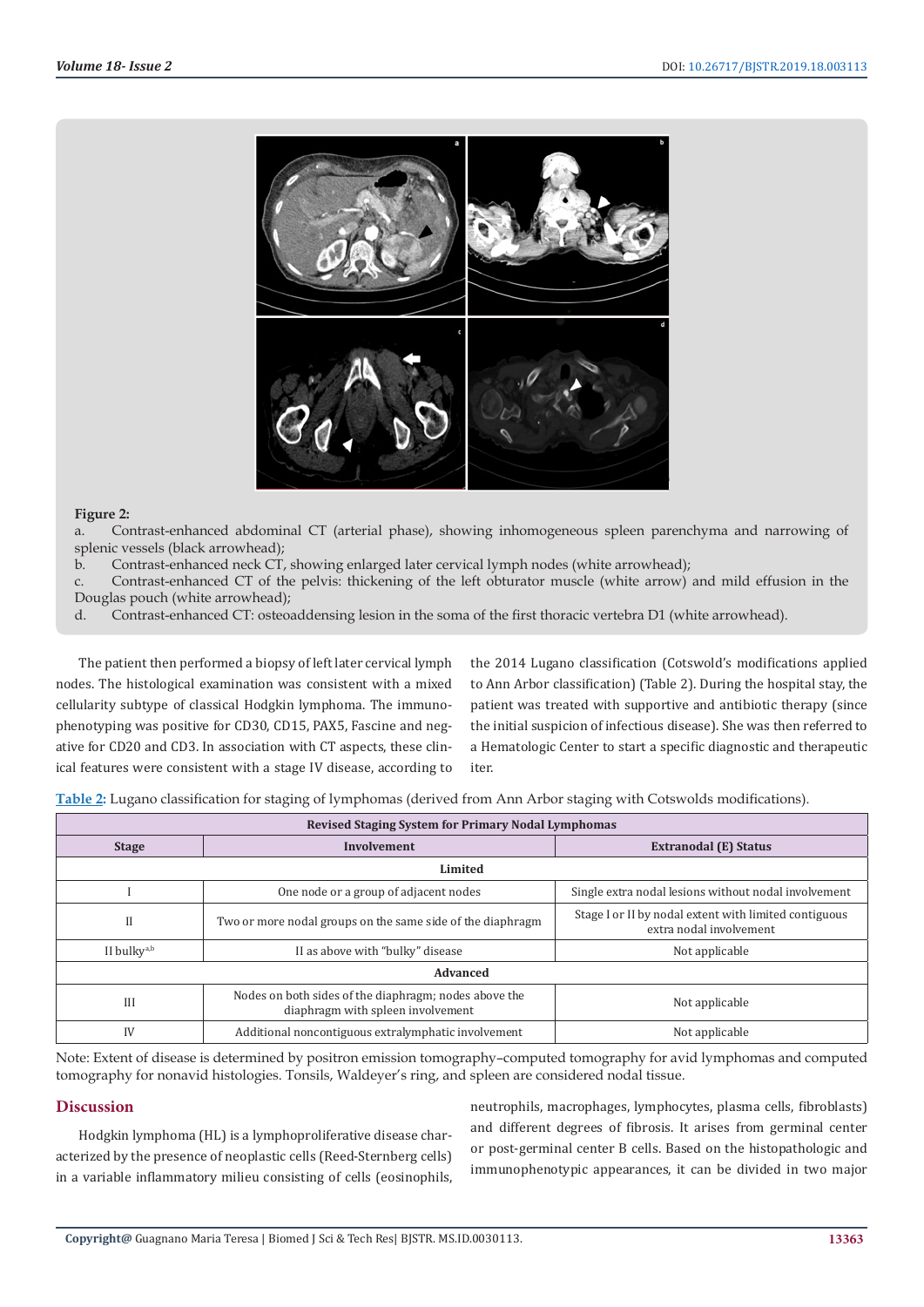subgroups, nodular lymphocyte predominant Hodgkin Lymphoma (NLPHL) and classic Hodgkin lymphoma (CHL). The latter is further divided in four subtypes, based on differences in the appearance of the tumor cells and the composition of the reactive background: nodular sclerosis, mixed cellularity, lymphocyte rich, lymphocyte depleted [1]. Hodgkin and Non-Hodgkin lymphomas (NHL) represent about 5% of malignant neoplasms. It is often confined to lymph nodes, but 40% may show extra nodal involvement, more frequently in spleen and liver. The involvement of abdominal lymph nodes is more frequent in Non-Hodgkin lymphoma (NHL) than in HL [2].

The extra nodal extension of the disease is essential to establish the type of treatment required [3]. The splenic involvement in HL and NHL has almost an overlapping prevalence and is often accompanied by liver involvement. Some Authors have observed that splenic involvement in Hodgkin's lymphoma is correlated with a younger age [4]. The splenic involvement is presumably via the hematogenous route [5]. Primary lymphomas of the spleen are very rare (less than 1%) and usually are represented by Non-Hodgkin lymphomas [6]. Splenic ultrasound, in cases of lymphoma involvement, is characterized by a sensitivity of 54% and a specificity close to 100% [7]. The increase in size of the organ is neither a necessary nor sufficient condition to confirm (or exclude) the presence of the disease. More frequently, splenomegaly occurs if the involvement is widespread [2,6].

At B-mode ultrasound examination, we can distinguish four main echo-texture patterns for splenic lymphomas: diffuse infiltration, "small-nodular" pattern, "large-nodular" pattern and "bulky" lesion [6-8]. Typically, Hodgkin lymphomas and low-grade Non-Hodgkin lymphomas show a diffuse infiltration or focal lesions with a size of less than 3 cm. Conversely, high-grade Non-Hodgkin lymphomas usually appear as lesions greater than 3 cm in size [6]. The ultrasound features of splenic lesions correlate with the severity of the pathology, being a diffuse pattern consistent with a low-intermediate grade and nodular lesions with an intermediate-high grade [8]. The lesions frequently appear hypoechoic or anechoic (so-called "cystic-like"), but they can rarely be isoechoic, hyperechoic or isoechoic with a hypoechoic halo (more rarely with a "target" appearance), and sometimes they can coexist. Hyperechogenic lesions may actually correlate with reactive benign changes in the splenic parenchyma.

Splenic lymphomatous foci usually have a weak vascular signal, especially useful for differentiating benign cystic lesions from "cystic-like" nodules, which show an intralesional vascular signal. With regard to vascular indices, no significant changes in resistive index (RI) or average flow velocity in the portal vein were observed (parameters that would seem to be linked to the grade of congestion of the portal system). Instead, a significant increase in the flow volume in the portal vein was observed, probably linked to the "hyperplastic" lymphoma mechanism. This explanation seems to be valid also in the case of transplanted patients, in whom similar results have been observed [9]. For Hodgkin lymphoma staging and treatment planning, 18F-Fluorodeoxyglucose positron emission tomography/ computed tomography (18F-FDG PET/CT) represents the imaging exam of choice, but sometimes ultrasound may be superior to other imaging techniques in detecting splenic disease [10].

Contrast-enhanced ultrasonography (CEUS) with second generation contrast agents (Sonovue®) has facilitated the diagnosis of lymphoma splenic lesions, especially in detection and characterization of focal lesions (while it shows diagnostic limitations in case of widespread involvement of the organ). In particular, lesions with a diameter greater than 5 millimeters (mm) show variable behavior in the arterial phase, while in the parenchymal phase they appear invariably hypoechoic in comparison with the surrounding parenchyma. Specifically, for Hodgkin lymphomas, Catalano et al. described increased perfusion of focal Hodgkin lymphoma on contrast-enhanced sonography during the arterial phase [8-11] . The increased perfusion remained visible throughout the later phases. However, the role of contrastenhanced sonography in the differential diagnosis of Hodgkin lymphoma has been discussed controversially and has very limited clinical relevance for the diagnosis of splenic lymphomas.

Two-dimensional real-time shear wave elastography (SWE) is an imaging technique that uses acoustic radiation force to stimulate the production of a linear vibration source and then uses special high-speed imaging to track the displacement of each point on the path of shear wave propagation [12]. Currently, the main application of shear-wave elastosonography (SWE) in the study of the spleen in hematological diseases is reserved for the study of the splenic response to primary myelofibrosis. There are still few studies on the use of SWE in splenic involvement in lymphoproliferative diseases [13,14]. About lymph nodes, the data from scientific literature are mainly related to later cervical and superficial ones. It is not possible to make a differential diagnosis of Hodgkin lymphoma and Non-Hodgkin lymphoma by ultrasound examination. They appear increased in size with a short axis equal to or greater than 10 mm. They tend to be roundish, hypoechoic, with well-defined margins, and the hilum that loses its echogenicity. Many of these features are indistinguishable from those of metastatic lymph nodes. At the color doppler investigation, both the hilar and peripheral vessels are visualized, as opposed to metastatic lymph nodes, where the extensive necrosis and keratinization alter the hilar vascular tree6 [15].

The lymph node size and vascularization are good parameters for assessing the response to treatment. With regard to vascular indices, even if the literature is poor in this regard, it is generally agreed that there is an increase in RI (ranging from 0.64 to 0.84) compared to inflammatory or metastatic lymph nodes. It is generally believed that the RI of lymphomatous nodes is higher than those of reactive, tuberculous and normal nodes, and are lower than those of metastatic nodes [15]. US elastography appears to be a promising tool for diagnosing benign and malignant lymph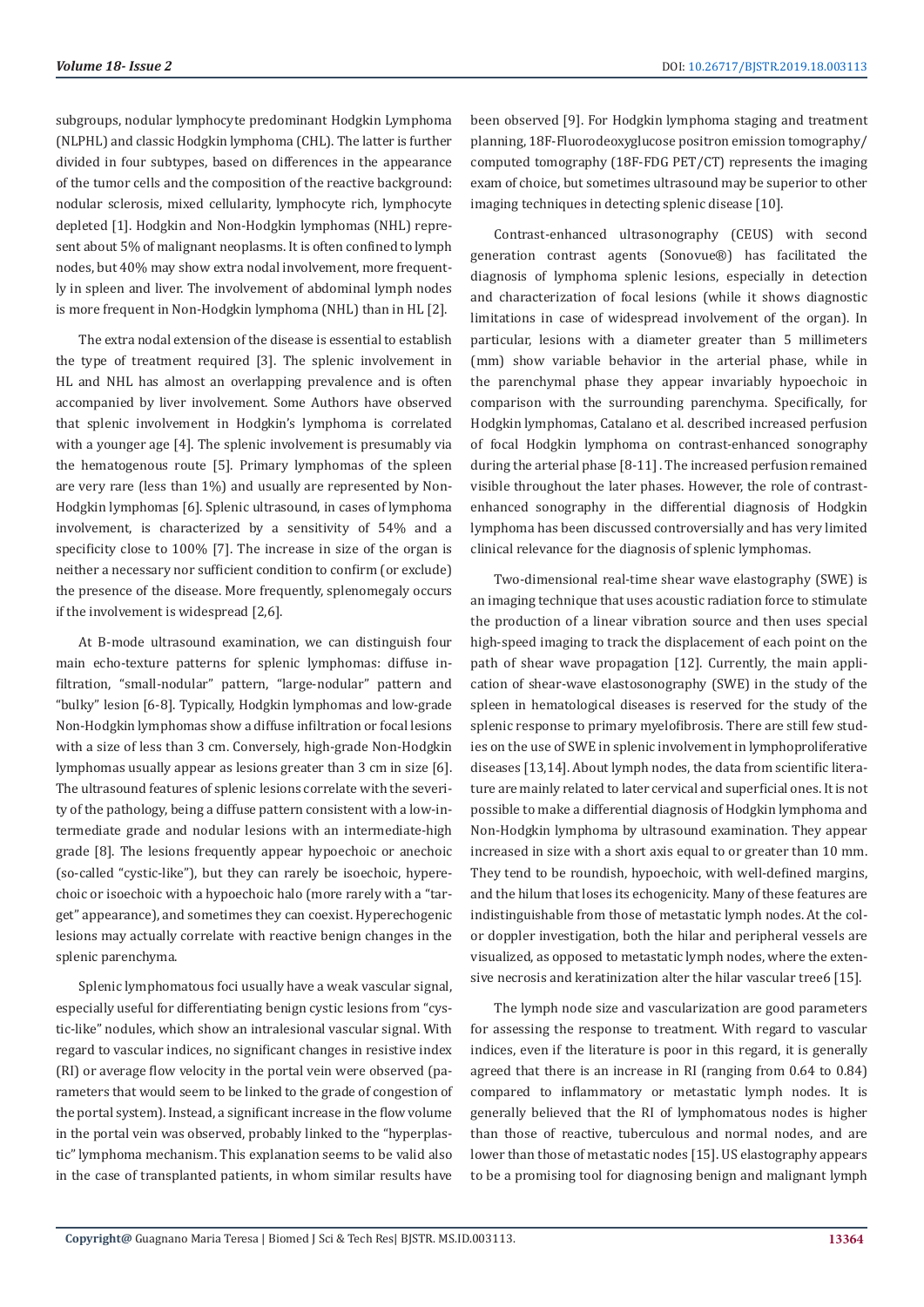nodes diseases, in selected populations [16]. In general, metastases are stiff, tuberculosis and lymphoma are less rough; benign disease has a soft consistency. In particular, it has been reported that rockhard adenopathy is associated with Hodgkin disease theoretically and clinically, whereas other scholars believe that the degree of stiffness is different. According to Tan and al., lymphoma is not remarkably hard but a little stiff when it is invasive and different from reactive hyperplasia, which is soft.

Furthermore, in their study, 4 cases of lymphoma showed increased elasticity, which may have been associated with an increase in the tension caused by excessive proliferation of tumor tissue, and fibrosis appeared in internal lesions. Because of fewer cases and different pathologic types, the stiffness features of lymphoma need to be studied further. SWE is unlikely to be suitable in clinical practice for screening of nodes for malignancy. Conversely, the high specificity may be useful for selecting a subgroup of nodes at very high risk of being malignant and thus could undergo FNAC irrespective of gray-scale findings [17]. Contrast-enhancement ultrasonography (CEUS) demonstrates more lymph node vessels, which allows more accurate characterization of nodal vascularity. CEUS is useful to visualize a heterogeneous and irregular pattern of enhancement. Currently, the European Federation of Societies for Ultrasound in Medicine and Biology (EFSUMB) does not recommend the exam for the study of lymphadenopathy [18].

A useful application is dynamic CEUS, a study of changes in quantitative parameters during ultrasound contrast agent administration (second generation, Sonovue®) The time-intensity curve (TIC) analysis has been applied to evaluate changes in wash-in phase, time to peak, intensity and wash-out phase of the ultrasound contrast agent, in patients receiving chemotherapy. In general, diseased lymph nodes have a more rapid wash-in, and wash-out and a lower time to peak time [19]. Dynamic sonographic contrast enhancement in Hodgkins and non-Hodgkins lymphoma showed a delay in the time to peak enhancement after treatment. Even the values of enhancement intensity and peak intensity appear to be lower after treatment. Dynamic contrast scanning using ultrasound is advantageous over similar techniques using CT or MRI in that it is radiation-free, has a high spatial resolution yet maintains a high frame rate, and can be performed repeatedly during the same examination. It appears to provide a new, timedependent dimension in the assessment of lymph node pathology and supplements the morphological information provided by grey scale and Doppler sonographic interrogation[15].

#### **Conclusion**

In modern medicine, ultrasound examinations definitely are handy tools to draw pathways of diagnostic workups. In our patient, given the clinical presentation, our first suspicion was about a lymphoproliferative disease. Ultrasound was useful to strengthen our hypothesis. Definitive diagnosis and staging were easily made with histology, immunophenotyping and contract-enhanced CT

scan. That's why, in this specific case, we can affirm that "simpler solutions are more likely to be correct than complex ones", as the philosopher William of Ockham stated in the 14<sup>th</sup> century.

#### **References**

- 1. Castoldi G, Liso V (2013) Malattie del sangue e degli organi ematopoietici (6th ed) McGraw-Hill (Ed).
- 2. [Manzella A, Borba Filho P, DIppolito G, Farias M \(2013\) Abdominal](https://www.ncbi.nlm.nih.gov/pubmed/24967280) [Manifestations of Lymphoma: Spectrum of Imaging Features. ISRN](https://www.ncbi.nlm.nih.gov/pubmed/24967280) [Radiol 483069.](https://www.ncbi.nlm.nih.gov/pubmed/24967280)
- 3. [Iannitto E, Tripodo C \(2011\) How I diagnose and treat splenic](https://www.ncbi.nlm.nih.gov/pubmed/21119113) [lymphomas. Blood 117\(9\): 2585-2595.](https://www.ncbi.nlm.nih.gov/pubmed/21119113)
- 4. [Di Stasi M, Cavanna L, Fornari F, Vallisa D, Buscarini E, et al. \(1995\)](https://www.sciencedirect.com/science/article/pii/0929826695000887) [Splenic lesions in Hodgkin's and non-Hodgkin's lymphomas. An](https://www.sciencedirect.com/science/article/pii/0929826695000887) [ultrasonographic study. Eur J Ultrasound 2\(2\): 117-124.](https://www.sciencedirect.com/science/article/pii/0929826695000887)
- 5. [Silinuoto T, Päivansalo M, Alavaikko M \(1991\) Ultrasonography of spleen](https://www.ncbi.nlm.nih.gov/pubmed/1756744) [and liver in staging Hodgkin's disease. Eur J Radiol 13\(3\): 181-186.](https://www.ncbi.nlm.nih.gov/pubmed/1756744)
- 6. Schiavone C, Romano M (2013) Manuale Italiano di Ecografia Internistica. (2nd edn.). Antonio Delfino (Ed).
- 7. [Görg C, Faoro C, Tillmann B, Tebbe J, Neesse A, et al. \(2011\) Contrast](https://www.ncbi.nlm.nih.gov/pubmed/20005061) [enhanced ultrasound of splenic lymphoma involvement. Eur J Radiol](https://www.ncbi.nlm.nih.gov/pubmed/20005061) [80\(2\): 169-174.](https://www.ncbi.nlm.nih.gov/pubmed/20005061)
- 8. [Benter T, Klühs L, Teichgräber U \(2011\) Sonography of the spleen. J](https://www.ncbi.nlm.nih.gov/pubmed/21876100) [Ultrasound Med 30\(9\): 1281-1293.](https://www.ncbi.nlm.nih.gov/pubmed/21876100)
- 9. [Piscaglia F, Donati G, Cecilioni L, Celli N, Stagni B, et al. \(2002\) Influence](https://www.ncbi.nlm.nih.gov/pubmed/12408529) [of the Spleen on Portal Haemodynamics: A Non-invasive Study with](https://www.ncbi.nlm.nih.gov/pubmed/12408529) [Doppler Ultrasound in Chronic Liver Disease and haematological](https://www.ncbi.nlm.nih.gov/pubmed/12408529) [Disorders. Scand J Gastroenterol 37\(10\): 1220-1227.](https://www.ncbi.nlm.nih.gov/pubmed/12408529)
- 10. [Cheson BD, Fisher RI, Barrington SF, Cavalli F, Schwartz LH, et al.](https://www.ncbi.nlm.nih.gov/pubmed/25113753) [\(2014\) Recommendations for initial evaluation, staging, and response](https://www.ncbi.nlm.nih.gov/pubmed/25113753) [assessment of Hodgkin and non-Hodgkin lymphoma: the Lugano](https://www.ncbi.nlm.nih.gov/pubmed/25113753) [classification. J Clin Oncol 32\(27\): 3059-3068.](https://www.ncbi.nlm.nih.gov/pubmed/25113753)
- 11. [Catalano O, Lobianco R, Sandomenico F, DElia G, Siani A \(2003\) Real-time](https://www.ncbi.nlm.nih.gov/pubmed/14612826) [contrast-enhanced ultrasound of the spleen: examination technique and](https://www.ncbi.nlm.nih.gov/pubmed/14612826) [preliminary clinical experience. Radiol Med 106\(4\): 338-356.](https://www.ncbi.nlm.nih.gov/pubmed/14612826)
- 12. [Tan S, Miao LY, Cui LG, Sun PF, Qian LX \(2017\) Value of Shear Wave](https://www.ncbi.nlm.nih.gov/pubmed/27925679) [Elastography Versus Contrast Enhanced Sonography for Differentiating](https://www.ncbi.nlm.nih.gov/pubmed/27925679) [Benign and Malignant Superficial Lymphadenopathy Unexplained by](https://www.ncbi.nlm.nih.gov/pubmed/27925679) [Conventional Sonography. J Ultrasound Med 36\(1\): 189-199.](https://www.ncbi.nlm.nih.gov/pubmed/27925679)
- 13. [Mazur R, Celmer M, Silicki J, Hołownia D, Pozowski P, et al. \(2018\)](https://www.ncbi.nlm.nih.gov/pubmed/29844939) [Clinical applications of spleen ultrasound elastography - a review. J](https://www.ncbi.nlm.nih.gov/pubmed/29844939) [Ultrason 18\(72\): 37-41.](https://www.ncbi.nlm.nih.gov/pubmed/29844939)
- 14. [Webb M, Shibolet O, Halpern Z, Nagar M, Amariglio N, et al. \(2015\)](https://www.ncbi.nlm.nih.gov/pubmed/26366688) [Assessment of Liver and Spleen Stiffness in Patients with Myelofibrosis](https://www.ncbi.nlm.nih.gov/pubmed/26366688) [Using FibroScan and Shear Wave Elastography. Ultrasound 31\(3\): 166-](https://www.ncbi.nlm.nih.gov/pubmed/26366688) [169.](https://www.ncbi.nlm.nih.gov/pubmed/26366688)
- 15. [Ahuja AT, Ying M, Ho SY, Antonio G, Lee YP, et al. \(2008\) Ultrasound of](https://www.ncbi.nlm.nih.gov/pubmed/18390388) [malignant cervical lymph nodes. Cancer Imaging 8: 48-56.](https://www.ncbi.nlm.nih.gov/pubmed/18390388)
- 16. [Choi YJ, Lee JH, Baek JH \(2015\) Ultrasound elastography for evaluation](https://www.ncbi.nlm.nih.gov/pubmed/25827473) [of cervical lymph nodes. Ultrasonography 34\(3\): 157-164.](https://www.ncbi.nlm.nih.gov/pubmed/25827473)
- 17. [Bhatia KS, Cho CC, Tong CS, Yuen EH, Ahuja AT \(2012\) Shear wave](https://www.ncbi.nlm.nih.gov/pubmed/22178167) [elasticity imaging of cervical lymph nodes. Ultrasound Med Biol 38\(2\):](https://www.ncbi.nlm.nih.gov/pubmed/22178167) [195-201.](https://www.ncbi.nlm.nih.gov/pubmed/22178167)
- 18. [Sidhu PS, Cantisani V, Dietrich CF, Gilja OH, Saftoiu A, et al. \(2018\) The](https://www.ncbi.nlm.nih.gov/pubmed/29510439) [EFSUMB Guidelines and Recommendations for the Clinical Practice of](https://www.ncbi.nlm.nih.gov/pubmed/29510439) [Contrast-Enhanced Ultrasound \(CEUS\) in Non-Hepatic Applications:](https://www.ncbi.nlm.nih.gov/pubmed/29510439) [Update 2017 \(Long Version\). Ultraschall Med 39\(2\): e2-e44.](https://www.ncbi.nlm.nih.gov/pubmed/29510439)
- 19. [Xin L, Yan Z, Zhang X, Zang Y, Ding Z, et al. \(2017\) Parameters for](https://www.ncbi.nlm.nih.gov/pubmed/29138385) [Contrast-Enhanced Ultrasound \(CEUS\) of Enlarged Superficial Lymph](https://www.ncbi.nlm.nih.gov/pubmed/29138385) [Nodes for the Evaluation of Therapeutic Response in Lymphoma: A](https://www.ncbi.nlm.nih.gov/pubmed/29138385)